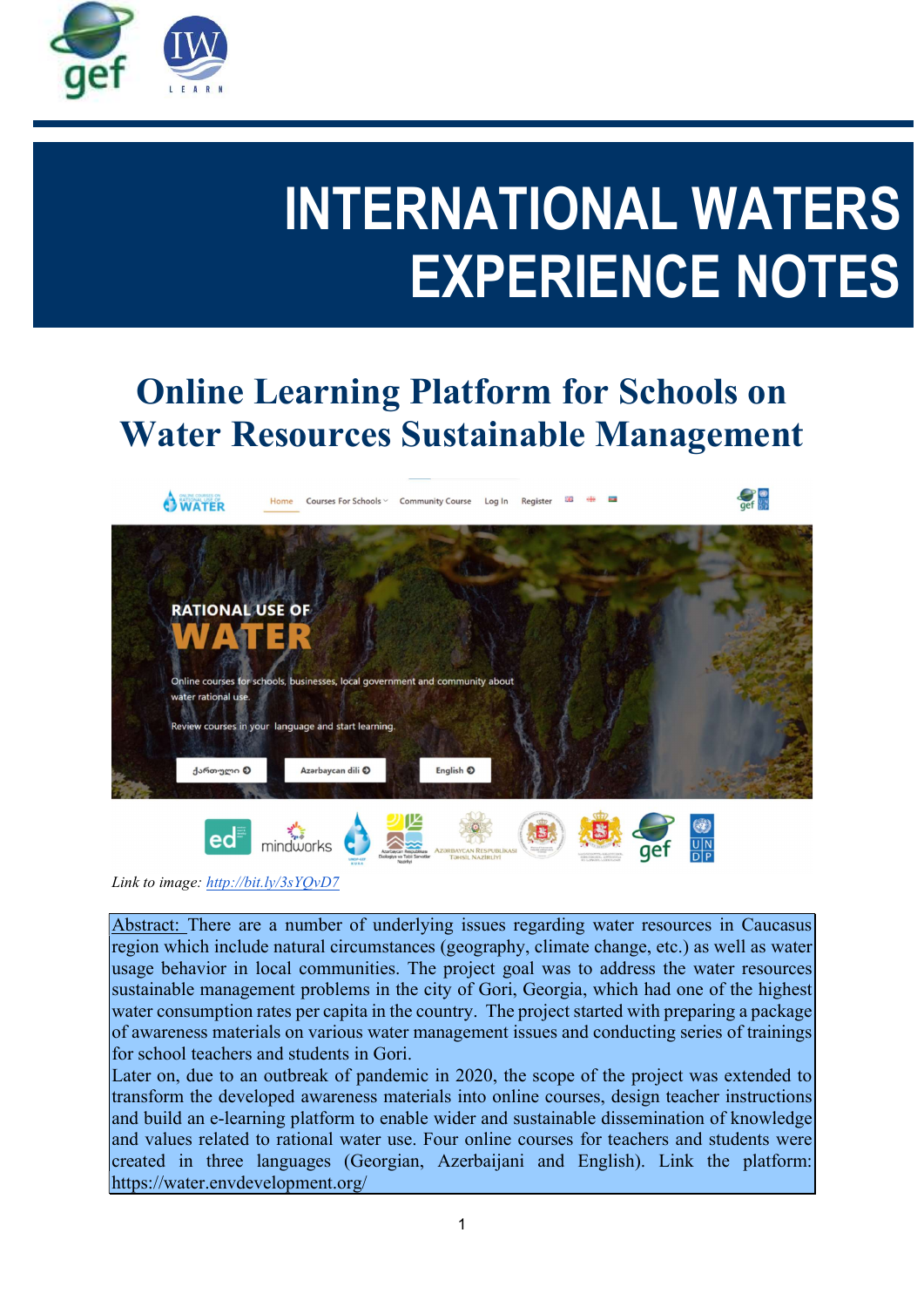# Online Learning Platform for Schools on Water Resources Sustainable Management

#### Experience of the GEF - sponsored

#### UNDP GEF/IW: Kura II: Advancing IWRM across the Kura river basin through implementation of the transboundary agreed actions and national plans GEF- ID: 5325

# PROJECT DESCRIPTION

UNDP-GEF Kura II Project was developed to address the priority needs in the ministerially endorsed Strategic Action Plan (SAP) through implementation of the SAP and national Integrated Water Resources Management (IWRM) Plans to strengthen and harmonize coordinated conjunctive transboundary ground and surface water management. It comprised five components: Support for institutional governance protocols; professional development and capacity building for water managers across sectors; stress reduction measures in critical areas; stakeholder education and empowerment; and, enhanced science for governance.

Rational Water Use in the Municipal Sector in Gori City Municipality was a project under Kura II. It was implemented by the Environment and Development NGO (ED). The goal of the project was to ensure knowledge development and behavior change in sustainable water resources management in Gory city (Georgia) in collaboration with local schools, population, governmental institutions and businesses.

Later the scope of the project was extended as it was decided to transform existing offline materials into online courses to reach wider audiences.

Educational consulting company Mindworks was invited for course instructional design, online multimedia content creation with video animations and teacher guidelines, and elearning platform development.

# THE EXPERIENCE

#### Issue

Georgia is rich in water resources. However, water resources are unequally distributed, and are mainly accumulated in the western part of the country. Equal distribution of the water resources and supplying eastern region with water remain one of the main tasks of water management in the country.

Gori is a city in eastern Georgia (Shida Kartli region), which is one of most demanding settlements by water consumption per capita in the country (~800 liters per day per person). Population of the Gori city and surrounding villages are actively involved in agriculture requiring large amounts of water for irrigation purposes. Main part of the water supply system in the city is still managed without use of a water metering approach leading to use of drinking water in irrigation. Outdated water supply infrastructure and limited knowledge of rational water resources management practices is another problem for the city demanding urgent actions from local government and society.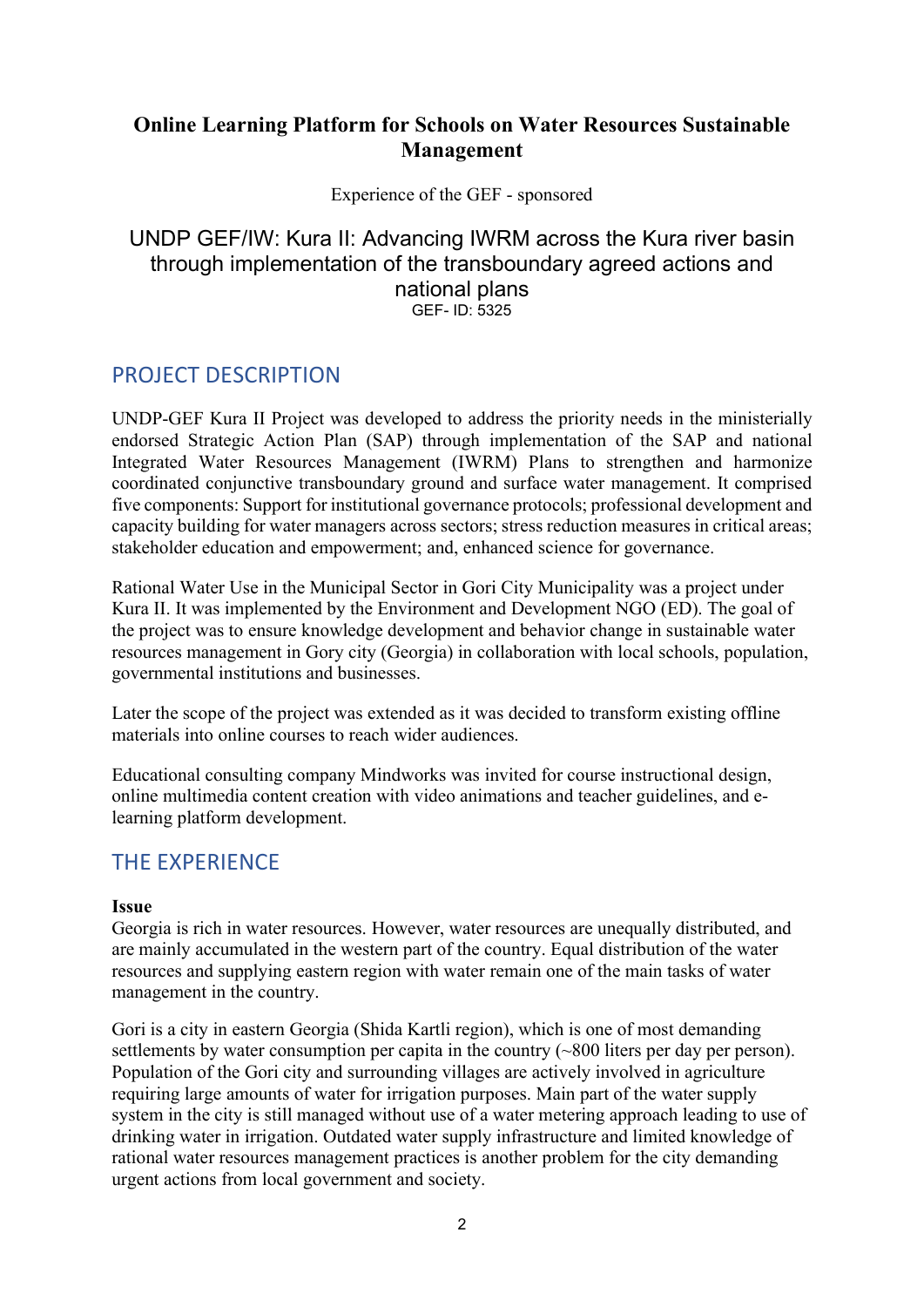To respond to local development problems related to water resources management the UNDP-GEF Kura II project in the second part of 2019 initiated a local campaign in cooperation with NGO Environment and Development "Rational Water Use in the Municipal Sector in Gori City Municipality, Georgia". The campaign was based on face-to-face interaction with local groups targeting awareness raising and capacity building on rational use of water.

Outbreak of the pandemic in spring 2020 prevented the possibility to hold face-to-face meetings with and deliver training to the school teachers and students. The preliminary work, as well as, preparation of learning resources in the form of brochures was already completed. However, its printing and dissemination was no longer possible. These circumstances made the project team to think about alternative ways and find the best solution for widely spread knowledge.

This is when it was decided to invite Mindworks, an educational consulting company providing e-learning services, including content development, instructional design and online learning platform implementation, and transform existing brochures into educational video animations, develop methodological guidelines for teachers, develop self-paced online courses for teachers and students, and set-up dedicated online learning platform.

#### Addressing the issue

Due to COVID-19 pandemic restrictions from March 2020 the project team has revised project implementation strategy and approached UNDP Kura II project management team to change the scope and focus on distance learning approach responding, on one hand, to existing restriction and, on the other hand, to involvement of wider audience in the campaign and ensuring its sustainability.

As a solution addressing the problem emerged due to pandemic, an e-learning platform has been developed to enable wider and sustainable dissemination of knowledge and values related to rational water use.

The e-learning solution implied to:

- 1. Cover five main topics: Geography of River Basin, Climate Change and Water, Rational Water Use, Life in Water and Water in Ecology, Protection of Water Quality
- 2. Design the online courses for school pupils of three age groups: III-V grades, VI-VIII grades, IX-XI grades (5 courses for each age group)
- 3. Design an online course for facilitators: teachers, parents or school eco-club leaders
- 4. Create all the courses in three languages: Azerbaijani, Georgian and English
- 5. Provide free access for the wider public, that is, any interested person can take any course.

The school students can follow self-paced online courses independently or by help of a facilitator.

The online courses for school students include:

- 1. Animated videos, to ensure higher engagement of the students
- 2. Quizzes, to check knowledge students acquire during a course
- 3. Brochures (downloadable)
- 4. Ideas for learning projects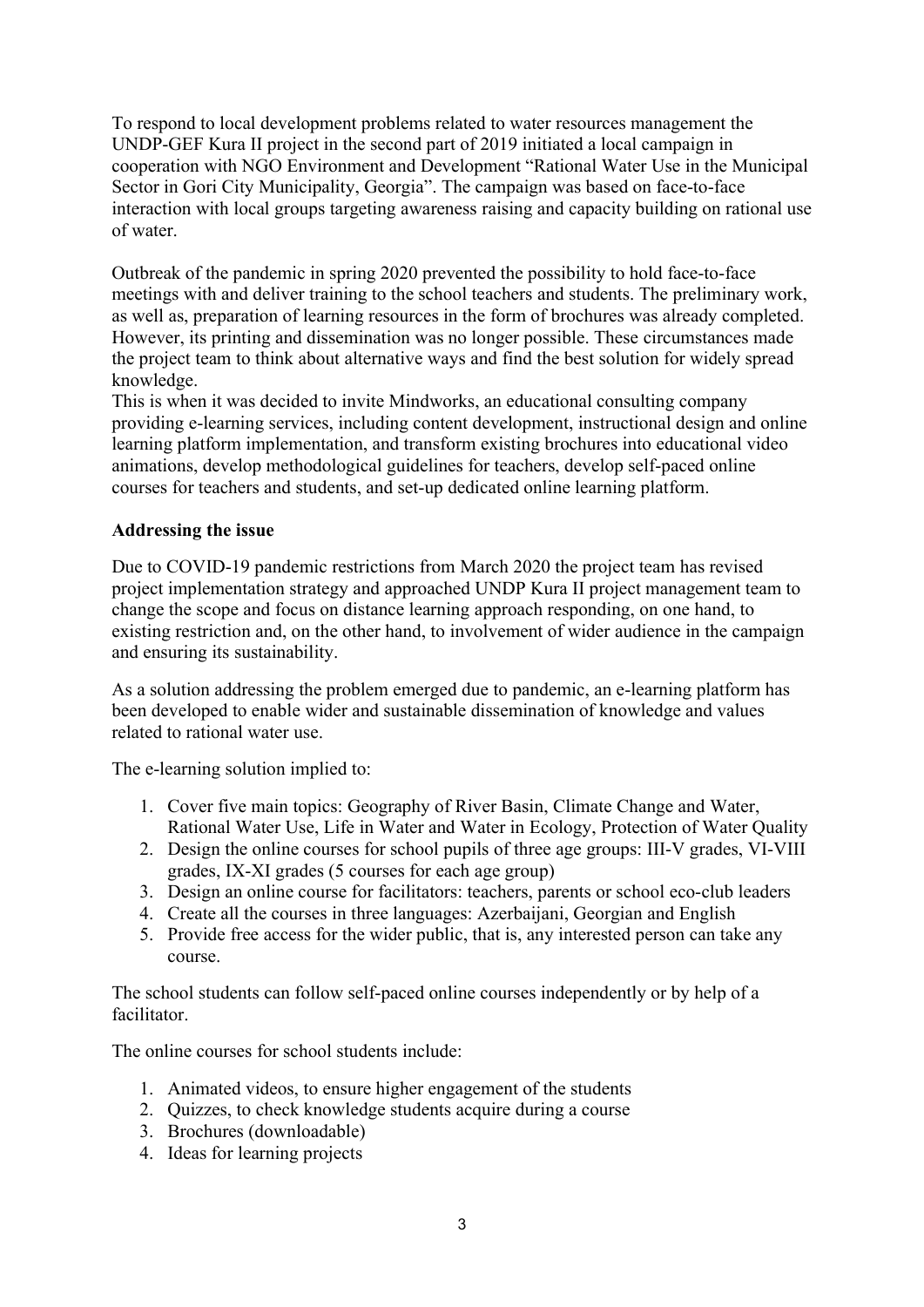The time needed for completion is not defined, it depends on the pace of a course participant and may vary. The certificate is automatically generated upon the successful completion of the course.

The online course for teachers is also self-paced, implying that course participants follow it at their own pace. The course is structured in five modules/cycles, completion of which implies that teachers go through theoretical topics and accomplish at least one practical learning activity in their classes. The certificate is automatically generated upon the successful completion of the course.

The online course for school teachers include::

- 1. Methodological video guidelines a summary of 21st century skills and project-based learning;
- 2. Video lectures and relevant scripts of the topic summaries;
- 3. Student learning resources in form of animated videos and brochures;
- 4. Ideas for classroom activities that can be adjusted according to the specific learning objectives;
- 5. Self-reflection questionnaires.

Each module/cycle is valuable in itself and is an independent unit. So a teacher can, for example, go through the third cycle first, because at the given moment it's what she needs, and then the second cycle. In total, the time that is needed to cover the entire course might be different, depending on what the teacher needs.; it can take a month or a whole semester.

The course content is prepared by the subject matter experts, instructional designers and multimedia professional. Each text, screenplay, animation has come a long way before being published, every single piece was edited and verified several times, and field experts from Georgia and Azerbaijan, including the UNDP team, were actively involved in the process.

# RESULTS AND LEARNING

#### Summary of work and outputs

In the scope of the project educational resources for schools and technical instructions for water infrastructure specialists were developed, more than 35 teachers and 800 school kids trained in water resources conservation and sustainable management. Technical assistance in maintenance of water infrastructure was provided to more then 20 municipal institutions and 25 local businesses.

In an active partnership with the Gori office of the United Water Supply Company of Georgia (UWSCG), water leakage repair works were implemented around the city. The company lab representatives tested water quality of the water supplied to the city in selected areas with involvement of local population and school kids. Interactive communication between local business, school administrations and community was established with UWSCG leading to resolution of conflicts related to water resources management and preservation of valuable resources.

In February 2021 the e-learning platform was launched containing self-paced online courses for teachers, students and wider community.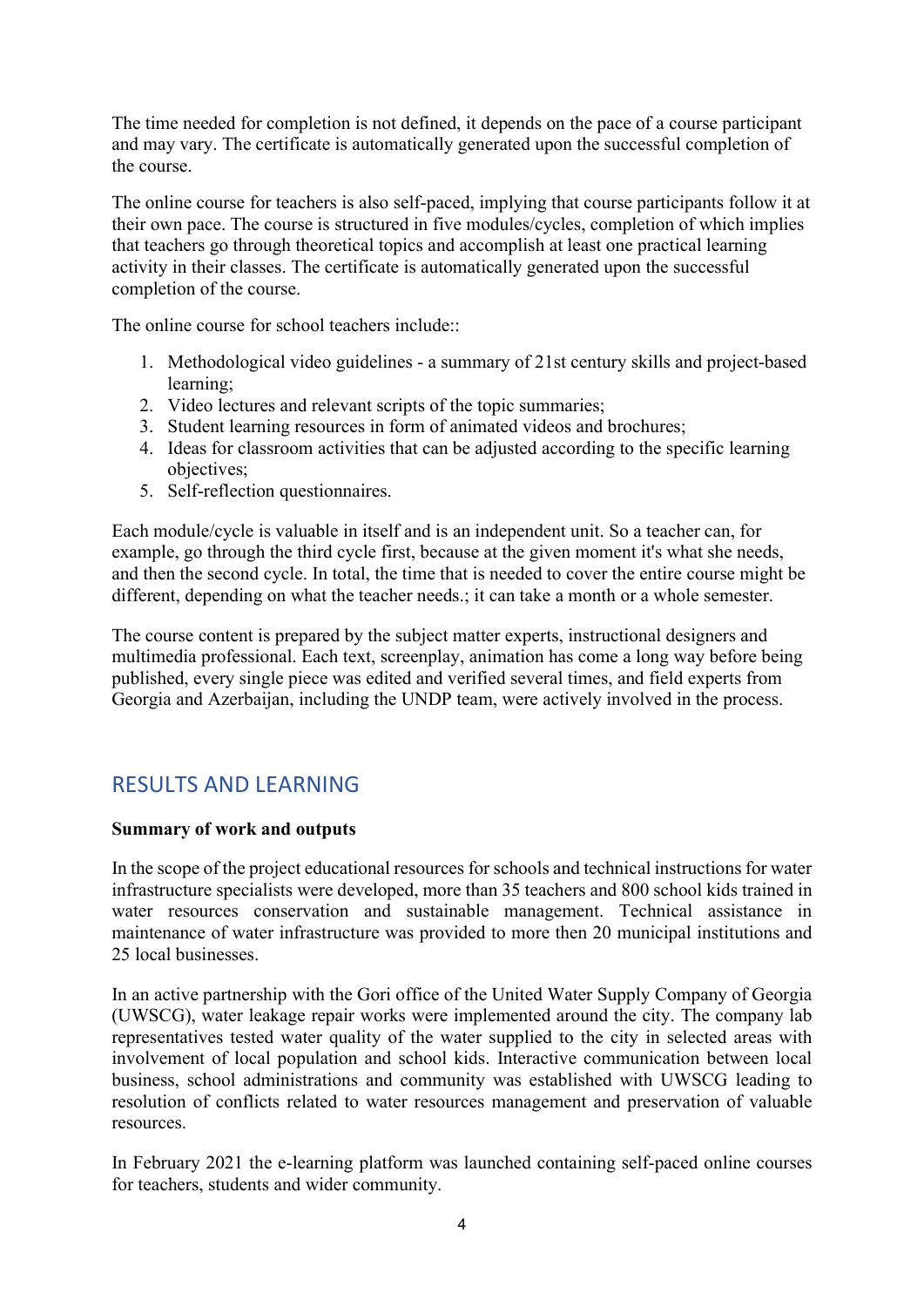The website is in three languages: Azerbaijani, Georgian and English. So, besides teachers and students in our countries, now the global community can benefit from the courses; we are part of one family, earth is our home and looking after water resources should be our joint effort.

The course statistics

- 4 courses for the school community: one for teachers and three for students based on the respective age groups for each language, 12 courses in total;
- 15 animated videos were created in each language, 45 videos, more than 3 hours in total, as learning resources for students.
- Teacher instructional and thematic videos, 12 in each language, 36 videos, around 2.5 hours in total. Teacher videos are accompanied
- Each course contains quizzes for each module 45 original quiz questions for each language, 135 questions in total.

The course content and platform functionality was validated during the pilot implementation with teachers. The pilot showed that the resources can be used in multiple educational settings. Traditional, fully online or hybrid classroom scenarios can all benefit from the course materials. Beyond the classroom walls, educational eco-clubs or informal homeschooling are also a great environment for the content implementation; students can go through the courses independently or together with family members.

# REPLICATION

The implemented project can be used as a successful example of the coping strategy demonstrating the ability of SMART management approach in crises like COVID-19 pandemic and transferring the challenge into an opportunity. On a basis of local level targeting campaign the project team has generated the regional and international level output creating a platform for common understanding and expanding knowledge on sustainable planning and management of water resources.

Sustainable water use and management is a global issue. Transborder and international collaboration is one of the key mechanisms for mitigating negative impact of human activities and natural processes on water. Current and future generations in different countries should have a shared understanding of the existing and potential problems to tackle them effectively.

The online courses were developed in a way that they can be implemented in any school of Georgia and Azerbaijan, as well as any English speaking country or school all over the world. The learning goals, aimed competences, content and teaching methodology are universal to modern educational environments and practices.

Covid-19 pandemic resulted in a significant shift of the learning processes at school. Though we will all be back to normal educational environments, the learning process will never be the same. Completely new experiences gained by educational institutions, teachers and students during a pandemic will allow them to enrich learning experiences, as well as increase expectations towards more blended models of education.

Our courses give opportunities to teachers and students in any school to go deeper into water sustainable management topics, explore new ideas, come up to solutions and implement them in their communities.